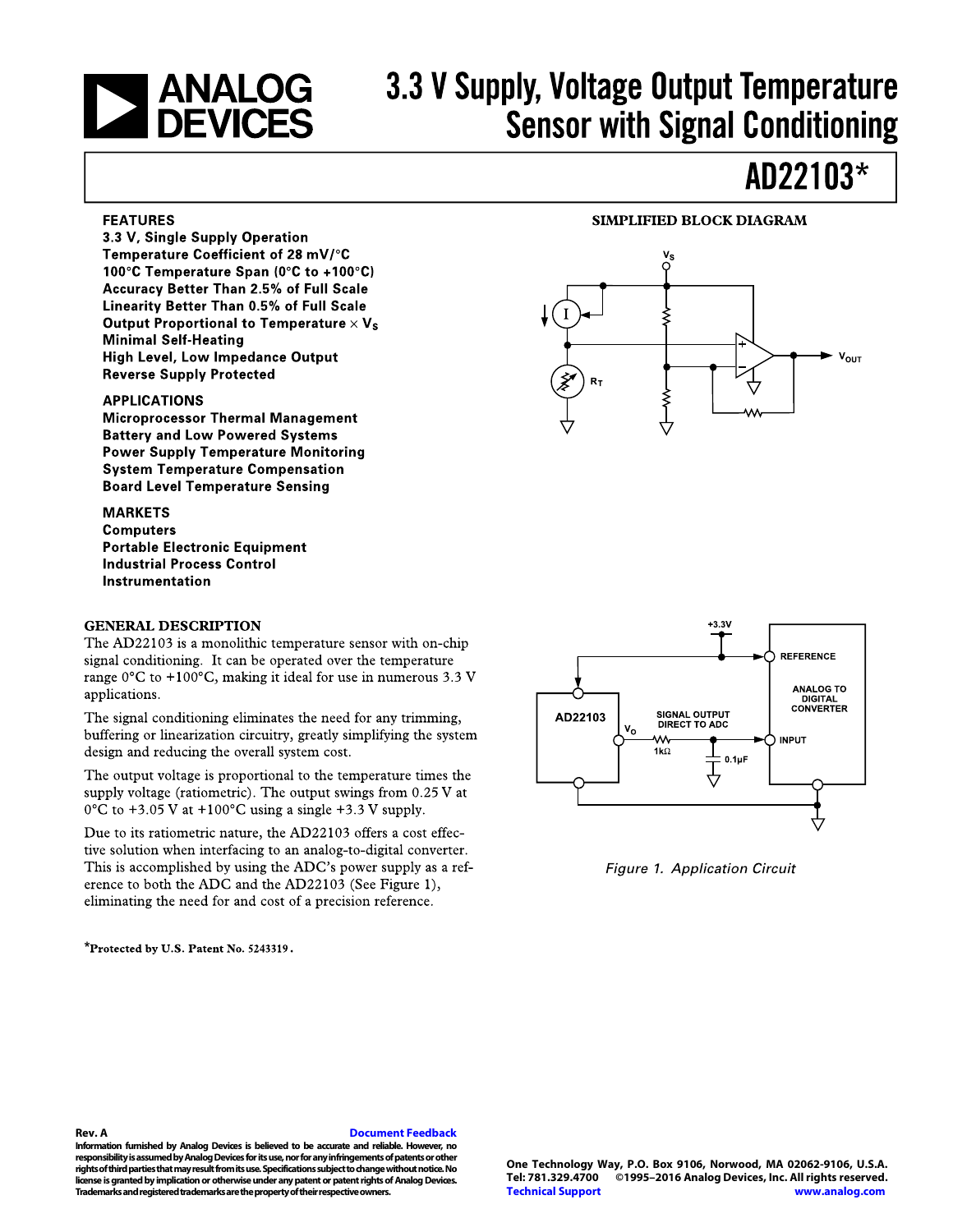# **AD22103\* PRODUCT PAGE QUICK LINKS**

**Last Content Update: 02/23/2017**

### **[COMPARABLE PARTS](http://www.analog.com/parametricsearch/en/11020?doc=AD22103.pdf&p0=1&lsrc=pst)**

View a parametric search of comparable parts.

### **[DOCUMENTATION](http://www.analog.com/ad22103/documentation?doc=AD22103.pdf&p0=1&lsrc=doc)**

### **Application Notes**

• AN-349: Keys to Longer Life for CMOS

### **Data Sheet**

• AD22103: 3.3 V Supply, Voltage Output Temperature Sensor with Signal Conditioning Data Sheet

### **[DESIGN RESOURCES](http://www.analog.com/ad22103/designsources?doc=AD22103.pdf&p0=1&lsrc=dr)**

- AD22103 Material Declaration
- PCN-PDN Information
- Quality And Reliability
- Symbols and Footprints

### **[DISCUSSIONS](http://www.analog.com/ad22103/discussions?doc=AD22103.pdf&p0=1&lsrc=disc)**

View all AD22103 EngineerZone Discussions.

### **[SAMPLE AND BUY](http://www.analog.com/ad22103/sampleandbuy?doc=AD22103.pdf&p0=1&lsrc=sb)**

Visit the product page to see pricing options.

### **[TECHNICAL SUPPORT](http://www.analog.com/support/technical-support.html?doc=AD22103.pdf&p0=1&lsrc=techs)**

Submit a technical question or find your regional support number.

### **[DOCUMENT FEEDBACK](https://form.analog.com/Form_Pages/feedback/documentfeedback.aspx?doc=AD22103.pdf&product=AD22103&p0=1&lsrc=dfs)**

Submit feedback for this data sheet.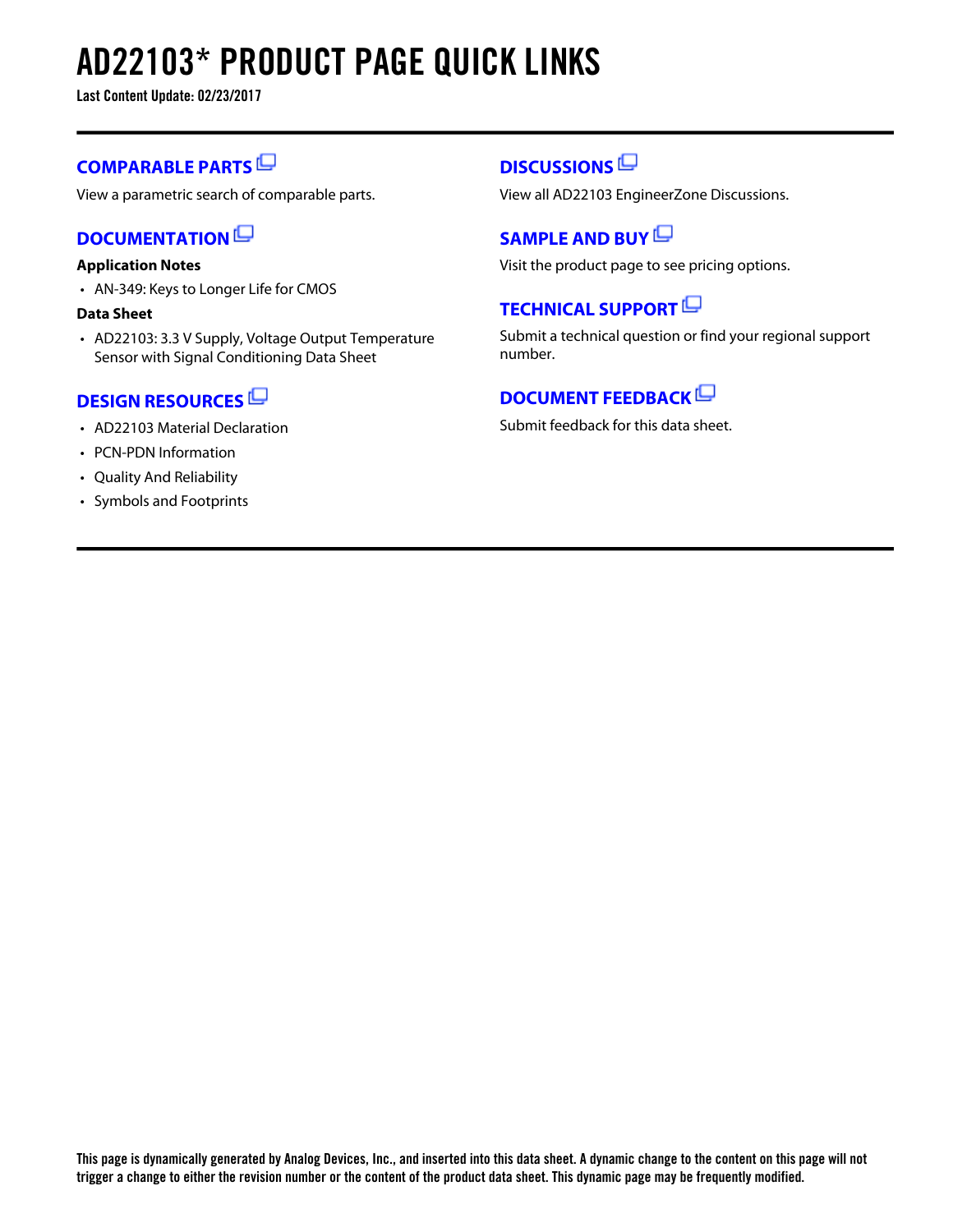# $AD22103-SPECIFICATIONS$  (T<sub>A = +25 $^{\circ}$ C and V<sub>S</sub> = +2.7 V to +3.6 V unless otherwise noted)</sub>

|                                                         | <b>AD22103K</b> |                                                                                                                     |           |                     |
|---------------------------------------------------------|-----------------|---------------------------------------------------------------------------------------------------------------------|-----------|---------------------|
| Parameter                                               | Min             | Typ                                                                                                                 | Max       | <b>Units</b>        |
| <b>TRANSFER FUNCTION</b>                                |                 | $V_{\text{OUT}} = (V_s/3.3 \text{ V}) \times [0.25 \text{ V} + (28 \text{ mV})^{\circ}\text{C}) \times \text{T_A}]$ |           | V                   |
| TEMPERATURE COEFFICIENT                                 |                 | $(VS/3.3 V) \times 28$                                                                                              |           | $mV$ <sup>o</sup> C |
| <b>TOTAL ERROR</b><br><b>Initial Error</b>              |                 |                                                                                                                     |           |                     |
| $T_A$ = +25°C<br>Error over Temperature                 |                 | $\pm 0.5$                                                                                                           | $\pm 2.0$ | $^{\circ}C$         |
| $T_A = T_{MIN}$ to $T_{MAX}$<br>Nonlinearity            |                 | ±0.75                                                                                                               | $\pm 2.5$ | $^{\circ}C$         |
| $T_A = T_{MIN}$ to $T_{MAX}$                            |                 | 0.1                                                                                                                 | 0.5       | % FS <sup>1</sup>   |
| <b>OUTPUT CHARACTERISTICS</b><br>Nominal Output Voltage |                 |                                                                                                                     |           |                     |
| $V_s = 3.3 V$ , $T_A = 0$ °C                            |                 | 0.25                                                                                                                |           | V                   |
| $V_S = 3.3 V$ , $T_A = +25$ °C                          |                 | 0.95                                                                                                                |           | V                   |
| $V_S = 3.3 V$ , $T_A = +100$ °C                         |                 | 3.05                                                                                                                |           | V                   |
| <b>POWER SUPPLY</b>                                     |                 |                                                                                                                     |           |                     |
| <b>Operating Voltage</b>                                | $+2.7$          | $+3.3$                                                                                                              | $+3.6$    | V                   |
| Quiescent Current                                       | 350             | 500                                                                                                                 | 600       | μA                  |
| <b>TEMPERATURE RANGE</b>                                |                 |                                                                                                                     |           |                     |
| Guaranteed Temperature Range                            | $\mathbf{0}$    |                                                                                                                     | $+100$    | $^{\circ}C$         |
| <b>Operating Temperature Range</b>                      | $\Omega$        |                                                                                                                     | $+100$    | $^{\circ}C$         |
| <b>PACKAGE</b>                                          |                 | TO-92                                                                                                               |           |                     |
|                                                         |                 | <b>SOIC</b>                                                                                                         |           |                     |

#### **NOTES**

<sup>1</sup>FS (Full Scale) is defined as that of the operating temperature range, 0°C to +100°C. The listed max specification limit applies to the guaranteed temperature range. For example, the AD22103K has a nonlinearity of  $(0.5\%) \times (100\degree C) = 0.5\degree C$  over the guaranteed temperature range of 0°C to +100°C.

Specifications subject to change without notice.

### **CHIP SPECIFICATIONS**  $(T_A = +25^\circ \text{C}$  and  $V_S = +3.3 \text{ V}$  unless otherwise noted)

| <b>Parameter</b>                                                                                   | Min                                                                                                                | Typ                    | Max           | <b>Units</b>                       |
|----------------------------------------------------------------------------------------------------|--------------------------------------------------------------------------------------------------------------------|------------------------|---------------|------------------------------------|
| <b>TRANSFER FUNCTION</b>                                                                           | $V_{\text{OUT}} = (V_s/3.3 \text{ V}) \times [0.25 \text{ V} + (28 \text{ mV})^{\circ}\text{C}) \times \text{T_A}$ |                        |               | V                                  |
| TEMPERATURE COEFFICIENT                                                                            |                                                                                                                    | $(VS/3.3 V) \times 28$ |               | $mV$ <sup>o</sup> C                |
| <b>OUTPUT CHARACTERISTICS</b><br>Error<br>$T_A$ = +25°C<br>Nominal Output Voltage<br>$T_A$ = +25°C |                                                                                                                    | $\pm 0.5$<br>0.95      | Note 1        | $^{\circ}C$<br>V                   |
| <b>POWER SUPPLY</b><br><b>Operating Voltage</b><br>Quiescent Current                               | $+2.7$<br>350                                                                                                      | $+3.3$<br>500          | $+3.6$<br>600 | V<br>μA                            |
| <b>TEMPERATURE RANGE</b><br>Guaranteed Temperature Range<br><b>Operating Temperature Range</b>     | $\mathbf{0}$                                                                                                       | 25                     | $+100$        | $\rm ^{\circ}C$<br>$\rm ^{\circ}C$ |

### NOTES

<sup>1</sup>Max specs cannot be guaranteed on chips, however, performance once assembled should be commensurate with the specifications listed in the top table. Specifications subject to change without notice.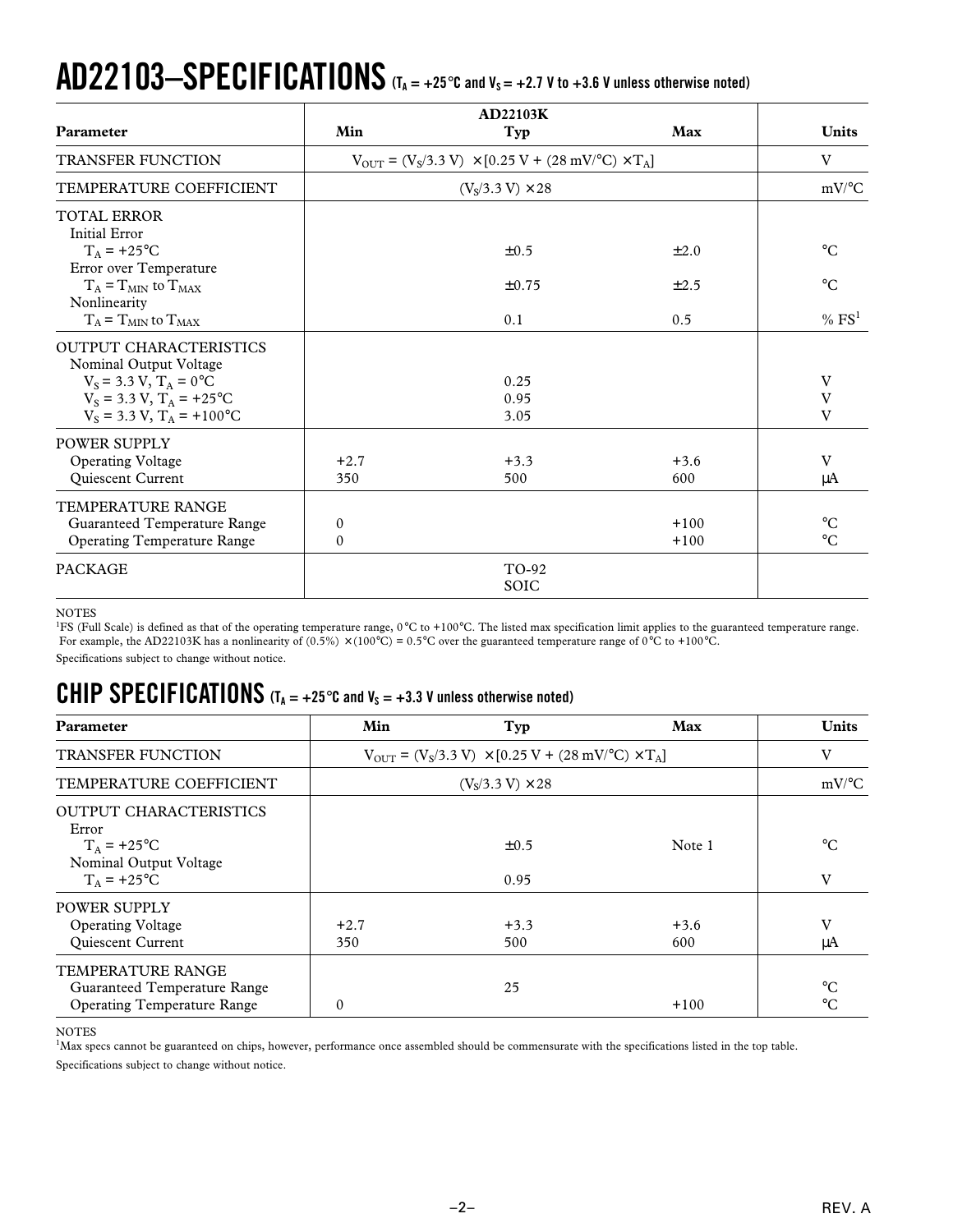### **AD22103**

#### **ABSOLUTE MAXIMUM RATINGS\***

| Reversed Continuous Supply Voltage -10 V                                   |
|----------------------------------------------------------------------------|
|                                                                            |
| Storage Temperature $\dots \dots \dots \dots \dots \dots -65$ °C to +160°C |
|                                                                            |
| Lead Temperature (Soldering, 10 sec) $\dots \dots \dots \dots$ +300°C      |

\*Stresses above those listed under "Absolute Maximum Ratings" may cause permanent damage to the device. This is a stress rating only; the functional operation of the device at these or any other conditions above those indicated in the operation sections of this specification is not implied. Exposure to absolute maximum rating conditions for extended periods may affect device reliability.

#### **ORDERING GUIDE**

| Model/Grade   | Guaranteed<br>Temperature<br>Range | Package<br>Description | Package<br>Option |
|---------------|------------------------------------|------------------------|-------------------|
| AD22103KRZ    | $0^{\circ}$ C to $+100^{\circ}$ C  | TO-92                  | $T-3-1$           |
| AD22103KRZ-R7 | $0^{\circ}$ C to $+100^{\circ}$ C  | SOIC N                 | $R-8$             |
| AD22103KTZ*   | $+25^{\circ}$ C                    | N/A                    | N/A               |

\*Minimum purchase quantities of 100 pieces for all chip orders.

#### **PIN DESCRIPTION**

| Mnemonic   | <b>Function</b>                     |  |
|------------|-------------------------------------|--|
| $V_{S}$    | Power Supply Input                  |  |
| $V_{O}$    | Device Output                       |  |
| <b>GND</b> | Ground Pin Must Be Connected to 0 V |  |
| NC.        | No Connect                          |  |

#### **PIN CONFIGURATIONS TO-92**





### **CAUTION**

ESD (electrostatic discharge) sensitive device. Electrostatic charges as high as 4000 V readily accumulate on the human body and test equipment and can discharge without detection. Although the AD22103 features proprietary ESD protection circuitry, permanent damage may occur on devices subjected to high energy electrostatic discharges. Therefore, proper ESD precautions are recommended to avoid performance degradation or loss of functionality.



### **Typical Performance Curves**



Figure 2. Thermal Response vs. Air Flow Rate



Figure 3. Thermal Resistance vs. Air Flow Rate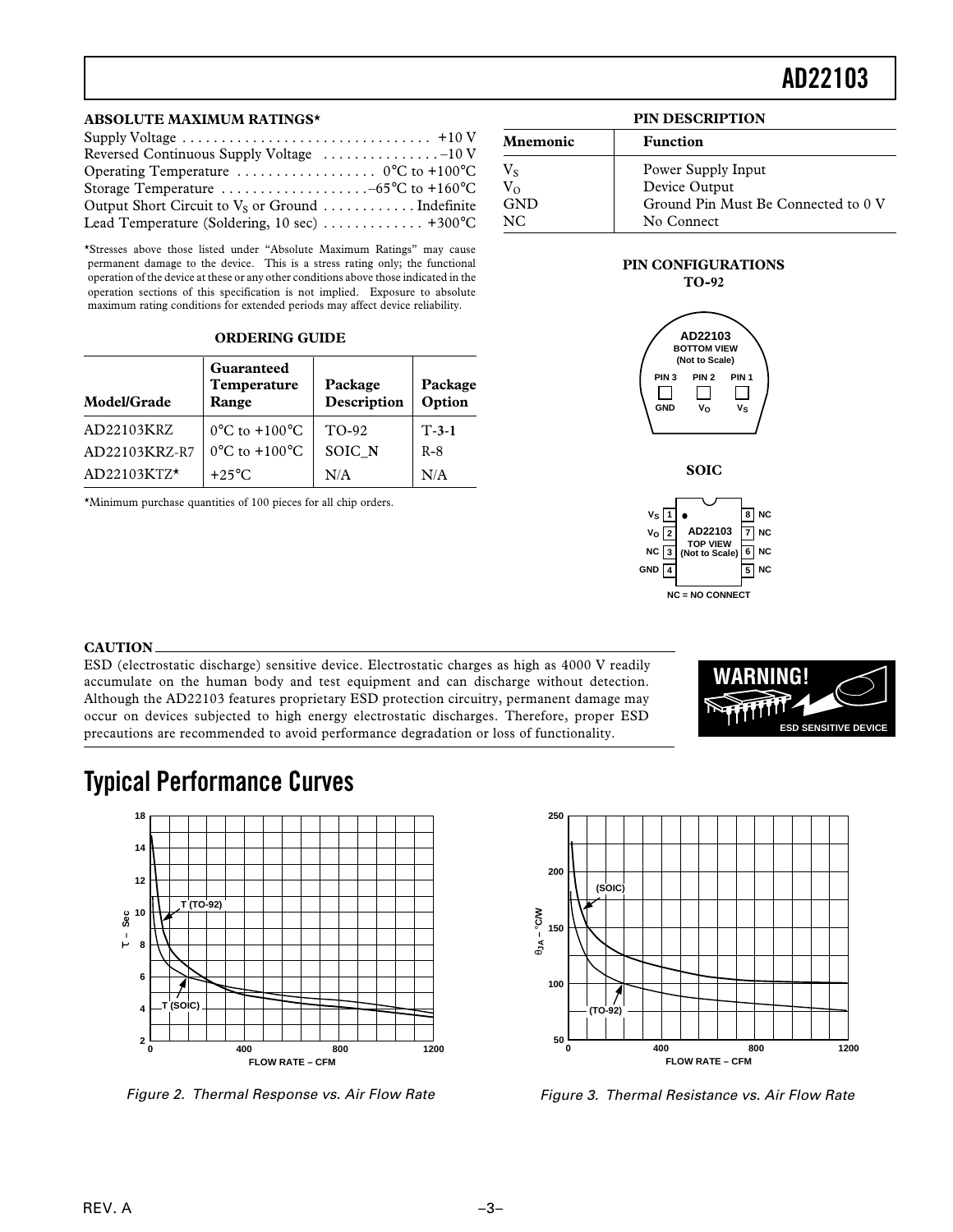### **AD22103**

#### **THEORY OF OPERATION**

The AD22103 is a ratiometric temperature sensor IC whose output voltage is proportional to power supply voltage. The heart of the sensor is a proprietary temperature-dependent resistor, similar to an RTD, which is built into the IC. Figure 4 shows a simplified block diagram of the AD22103.



Figure 4. Simplified Block Diagram

The temperature-dependent resistor, labeled  $R_T$ , exhibits a change in resistance that is nearly linearly proportional to temperature. This resistor is excited with a current source that is proportional to power supply voltage. The resulting voltage across  $R_T$  is therefore both supply voltage proportional and linearly varying with temperature. The remainder of the AD22103 consists of an op amp signal conditioning block that takes the voltage across  $R_T$  and applies the proper gain and offset to achieve the following output voltage function:

 $V_{OUT} = (V_s/3.3 V) \times [0.25 V + (28.0 mV)°C] \times T_A$ 

#### **ABSOLUTE ACCURACY AND NONLINEARITY SPECIFICATIONS**

Figure 5 graphically depicts the guaranteed limits of accuracy for the AD22103 and shows the performance of a typical part. As the output is very linear, the major sources of error are offset, i.e., error at room temperature, and span error, i.e., deviation from the theoretical 28.0 mV/°C. Demanding applications can achieve improved performance by calibrating these offset and gain errors so that only the residual nonlinearity remains as a source of error.



Figure 5. Typical AD22103 Performance

### **OUTPUT STAGE CONSIDERATIONS**

As previously stated, the AD22103 is a voltage output device. A basic understanding of the nature of its output stage is useful for proper application. Note that at the nominal supply voltage of 3.3 V, the output voltage extends from 0.25 V at  $0^{\circ}$ C to +3.05 V at +100°C. Furthermore, the AD22103 output pin is capable of withstanding an indefinite short circuit to either ground or the power supply. These characteristics are provided by the output stage structure shown in Figure 6.



Figure 6. Output Stage Structure

The active portion of the output stage is a PNP transistor with its emitter connected to the  $V<sub>S</sub>$  supply and collector connected to the output node. This PNP transistor sources the required amount of output current. A limited pull-down capability is provided by a fixed current sink of about –100 µA. (Here, "fixed" means the current sink is fairly insensitive to either supply voltage or output loading conditions. The current sink capability is a function of temperature, increasing its pull-down capability at lower temperatures.)

Due to its limited current sinking ability, the AD22103 is incapable of driving loads to the  $V<sub>S</sub>$  power supply and is instead intended to drive grounded loads. A typical value for short circuit current limit is 7 mA, so devices can reliably source 1 mA or 2 mA. However, for best output voltage accuracy and minimal internal self-heating, output current should be kept below 1 mA. Loads connected to the  $V<sub>S</sub>$  power supply should be avoided as the current sinking capability of the AD22103 is very limited. These considerations are typically not a problem when driving a microcontroller analog to digital converter input pin (see MICROPROCESSOR A/D INTERFACE ISSUES).

### **MOUNTING CONSIDERATIONS**

If the AD22103 is thermally attached and properly protected, it can be used in any measuring situation where the maximum range of temperatures encountered is between 0°C and +100°C. Because plastic IC packaging technology is employed, excessive mechanical stress must be avoided when fastening the device with a clamp or screw-on heat tab. Thermally conductive epoxy or glue is recommended for typical mounting conditions. In wet or corrosive environments, an electrically isolated metal or ceramic well should be used to shield the AD22103. Because the part has a voltage output (as opposed to current), it offers modest immunity to leakage errors, such as those caused by condensation at low temperatures.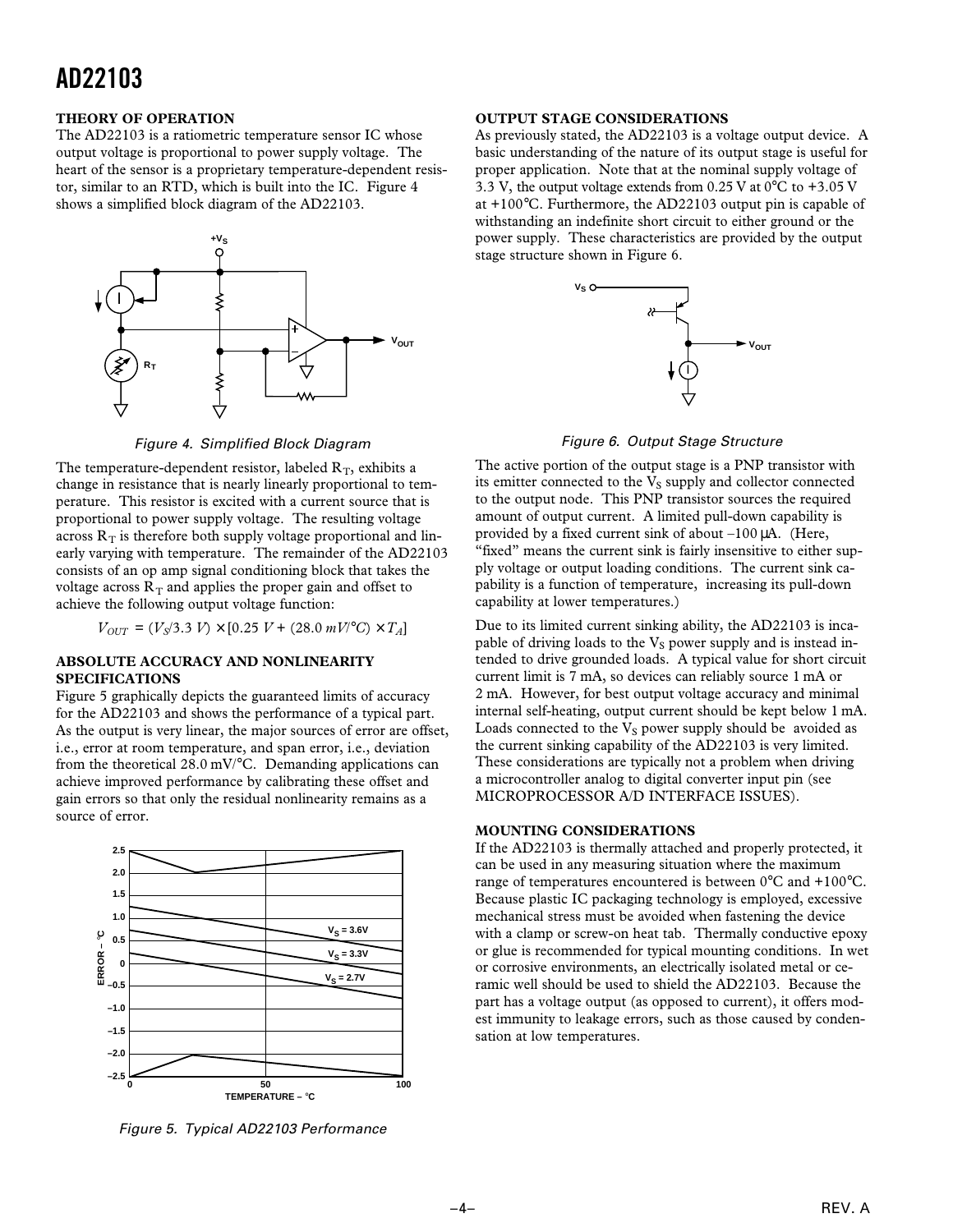#### **THERMAL ENVIRONMENT EFFECTS**

The thermal environment in which the AD22103 is used determines two performance traits: the effect of self-heating on accuracy and the response time of the sensor to rapid changes in temperature. In the first case, a rise in the IC junction temperature above the ambient temperature is a function of two variables; the power consumption of the AD22103 and the thermal resistance between the chip and the ambient environment  $\theta_{IA}$ . Selfheating error in degrees Celsius can be derived by multiplying the power dissipation by  $\theta_{JA}$ . Because errors of this type can vary widely for surroundings with different heat sinking capacities, it is necessary to specify  $\theta_{IA}$  under several conditions. Table I shows how the magnitude of self-heating error varies relative to the environment. A typical part will dissipate about 1.5 mW at room temperature with a 3.3 V supply and negligible output loading. In still air, without a "heat sink," the table below indicates a  $\theta_{IA}$  of 190°C/W, yielding a temperature rise of 0.285°C. Thermal rise will be considerably less in either moving air or with direct physical connection to a solid (or liquid) body.

**Table I. Thermal Resistance (TO-92)**

| Medium                                        | $\theta_{IA}$ (°C/Watt) | $\tau$ (sec)* |
|-----------------------------------------------|-------------------------|---------------|
| Aluminum Block                                | 60                      |               |
| Moving Air <sup>**</sup><br>Without Heat Sink | 75                      | 3.5           |
| Still Air<br>Without Heat Sink                | 190                     | 15            |

\*The time constant  $\tau$  is defined as the time to reach 63.2% of the final temperature change.

\*\*1200 CFM.

Response of the AD22103 output to abrupt changes in ambient temperature can be modeled by a single time constant τ exponential function. Figure 7 shows typical response time plots for a few media of interest.



Figure 7. Response Time

The time constant  $\tau$  is dependent on  $\theta_{IA}$  and the specific heat capacities of the chip and the package. Table I lists the effective τ (time to reach 63.2% of the final value) for a few different media. Copper printed circuit board connections were

neglected in the analysis; however, they will sink or conduct heat directly through the AD22103's solder plated copper leads. When faster response is required, a thermally conductive grease or glue between the AD22103 and the surface temperature being measured should be used.

#### **MICROPROCESSOR A/D INTERFACE ISSUES**

The AD22103 is especially well suited to providing a low cost temperature measurement capability for microprocessor/ microcontroller based systems. Many inexpensive 8-bit microprocessors now offer an onboard 8-bit ADC capability at a modest cost premium. Total "cost of ownership" then becomes a function of the voltage reference and analog signal conditioning necessary to mate the analog sensor with the microprocessor ADC. The AD22103 can provide an ideal low cost system by eliminating the need for a precision voltage reference and any additional active components. The ratiometric nature of the AD22103 allows the microprocessor to use the same power supply as its ADC reference. Variations of hundreds of millivolts in the supply voltage have little effect as both the AD22103 and the ADC use the supply as their reference. The nominal AD22103 signal range of 0.25 V to 3.05 V (0°C to +100°C) makes good use of the input range of a 0 V to 3.3 V ADC. A single resistor and capacitor are recommended to provide immunity to the high speed charge dump glitches seen at many microprocessor ADC inputs (see Figure 1).

An 8-bit ADC with a reference of 3.3 V will have a least significant bit (LSB) size of  $3.3 \text{ V}/256 = 12.9 \text{ mV}$ . This corresponds to a nominal resolution of about 0.46°C/bit.

### **USE WITH A PRECISION REFERENCE AS THE SUPPLY VOLTAGE**

While the ratiometric nature of the AD22103 allows for system operation without a precision voltage reference, it can still be used in such systems. Overall system requirements involving other sensors or signal inputs may dictate the need for a fixed precision ADC reference. The AD22103 can be converted to absolute voltage operation by using a precision reference as the supply voltage. For example, a 3.3 V reference can be used to power the AD22103 directly. Supply current will typically be 500 µA which is usually within the output capability of the reference. A large number of AD22103s may require an additional op amp buffer, as would scaling down a 10.00 V reference that might be found in "instrumentation" ADCs typically operating from  $\pm$ 15 V supplies.

### **USING THE AD22103 WITH ALTERNATIVE SUPPLY VOLTAGES**

Because of its ratiometric nature the AD22103 can be used at other supply voltages. Its nominal transfer function can be recalculated based on the new supply voltage. For instance, if using the AD22103 at  $V_s = 5$  V the transfer function would be given by:

$$
V_O = \frac{V_S}{5V} \left( 0.25 V + \frac{28 \, mV}{^{\circ}C} \times T_A \right) \frac{5 V}{3.3 V}
$$

$$
V_O = \frac{V_S}{5V} \left( 0.378 V + \frac{42.42 \, mV}{^{\circ}C} \times T_A \right)
$$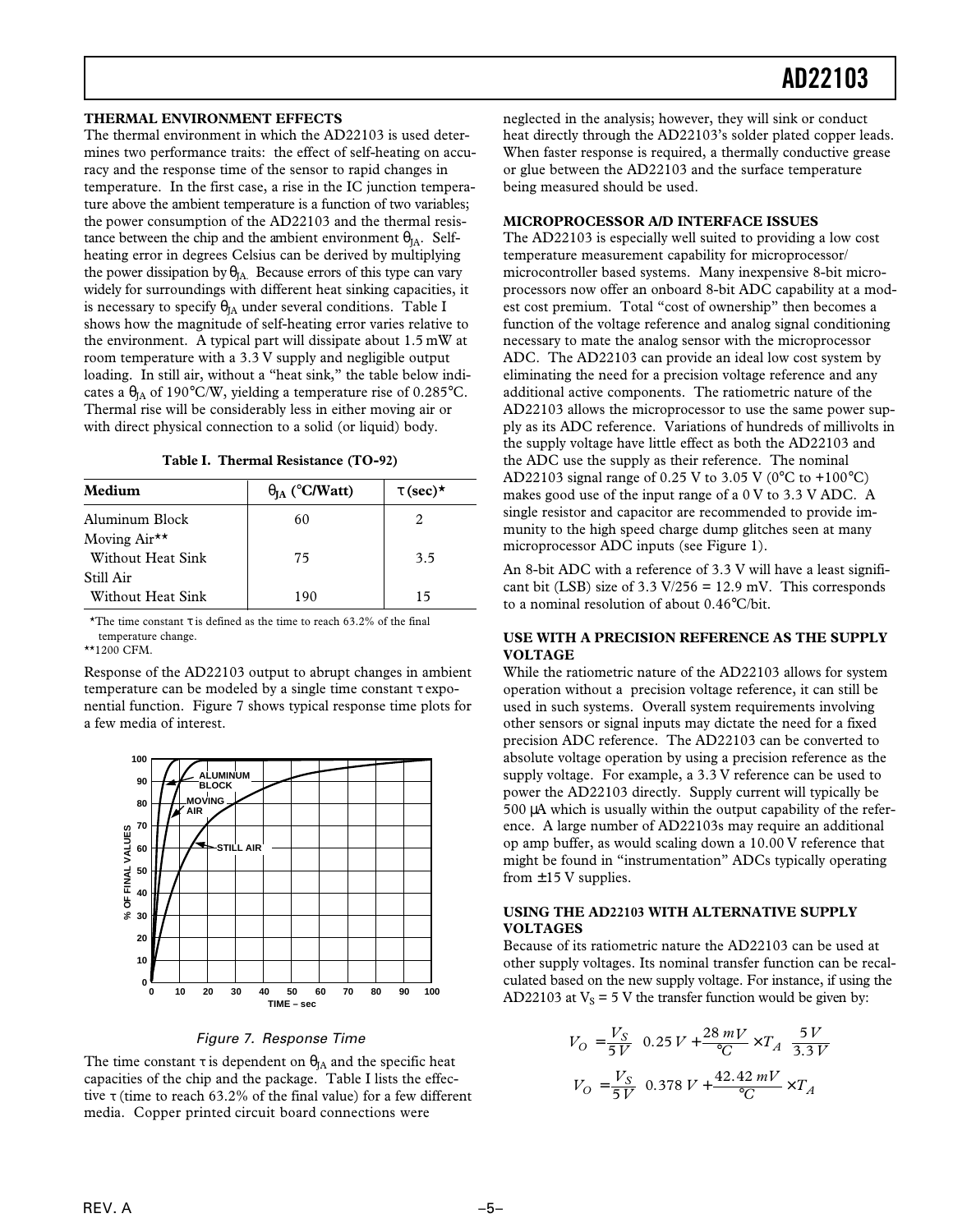### **OUTLINE DIMENSIONS**



**CONTROLLING DIMENSIONS ARE IN INCHES; MILLIMETER DIMENSIONS (IN PARENTHESES) ARE ROUNDED-OFF EQUIVALENTS FOR REFERENCE ONLY AND ARE NOT APPROPRIATE FOR USE IN DESIGN. COMPLIANT TO JEDEC STANDARDS TO-226-AA**

> *3-Pin Plastic Header-Style Package [TO-92] (T-3)*

**042208-A**

*Dimensions shown in inches and (millimeters)*



*8-Lead Standard Small Outline Package [SOIC\_N] Narrow Body (R-8)* **(IN PARENTHESES) ARE ROUNDED-OFF MILLIMETER EQUIVALENTS FOR REFERENCE ONLY AND ARE NOT APPROPRIATE FOR USE IN DESIGN.** 

*Dimensions shown in millimeters and (inches)*